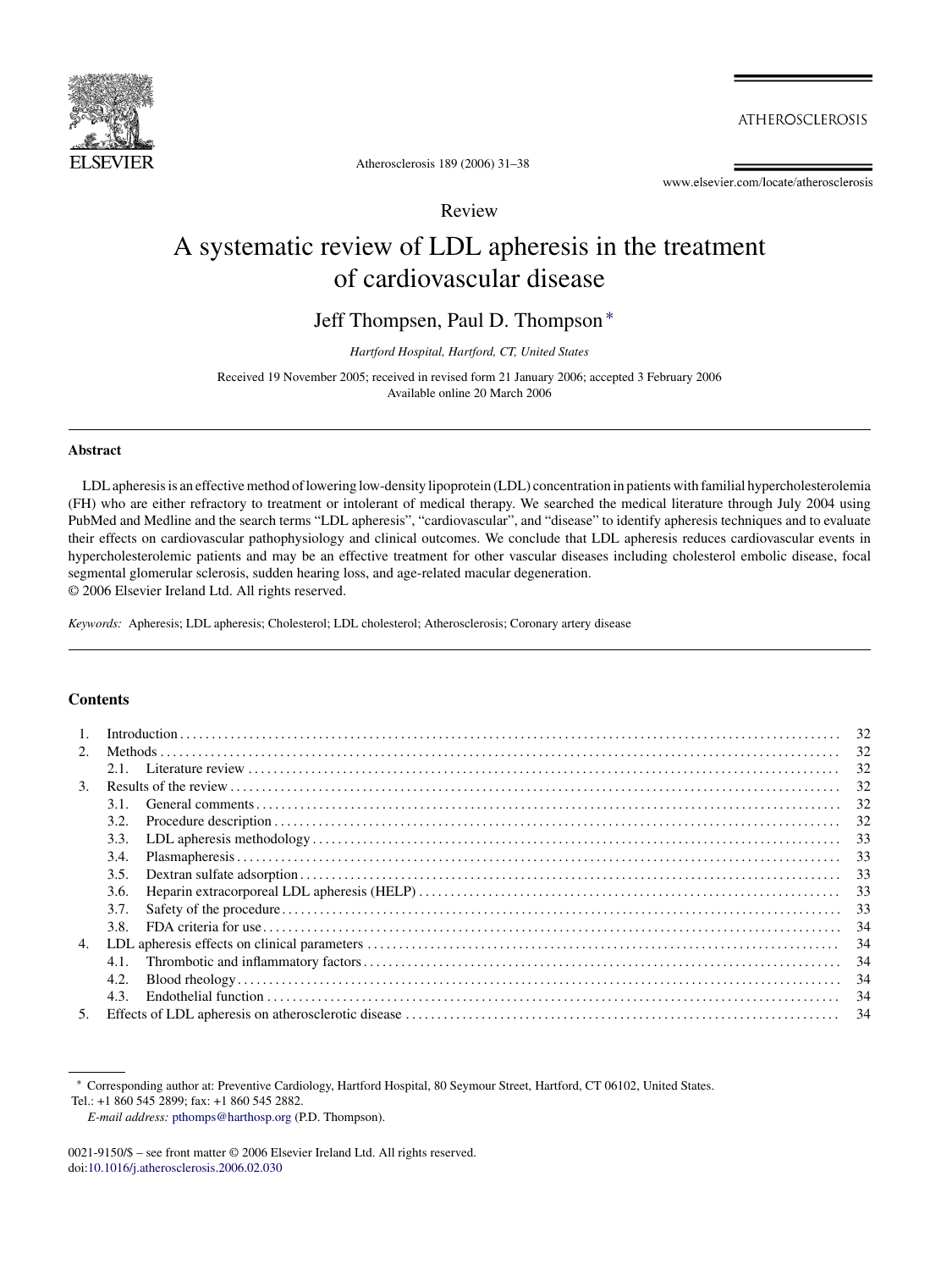| 5.1. |  |  |  |  |
|------|--|--|--|--|
| 5.2. |  |  |  |  |
| 5.3. |  |  |  |  |
| 5.4. |  |  |  |  |
| 5.5. |  |  |  |  |
| 5.6. |  |  |  |  |
|      |  |  |  |  |
|      |  |  |  |  |
| 6.1. |  |  |  |  |
| 6.2. |  |  |  |  |
|      |  |  |  |  |
|      |  |  |  |  |
|      |  |  |  |  |
|      |  |  |  |  |

#### **1. Introduction**

Reducing blood low-density lipoprotein cholesterol (LDL-C) by a variety of methods including bile sequestrant resins [\[1\], i](#page-6-0)leal bypass surgery [\[2\], a](#page-6-0)nd HMG-CoA reductase inhibitors reduces primary [\[3,4\]](#page-6-0) and secondary cardiovascular disease (CVD) events. Other techniques, such as low saturated fat and cholesterol diets, stanol esters, niacin, fibric acid derivatives and ezetimibe produce variable reductions in LDL-C and have outcome data of variable quality. Despite the variety of LDL-C management techniques, rare patients require additional treatment options. The present article performed a systematic review of one such option, LDL apheresis.

The use of LDL apheresis as a treatment for cardiovascular disease was first described in 1975 in two female patients with homozygous familial hypercholesterolemia (FH), symptomatic coronary artery disease (CAD) and aortic atheroma diagnosed via coronary and aortic angiography. Plasma exchange at 3-week intervals reduced LDL-C from 795 to 370 mg/dl and eliminated angina in both patients [\[5\].](#page-6-0) Since then, several other apheresis techniques have been developed to mitigate cardiovascular risk and improve symptoms in patients with LDL receptor dysfunction.

## **2. Methods**

#### *2.1. Literature review*

English-language articles on low-density lipoprotein (LDL) apheresis and cardiovascular disease were identified using a PubMed or Medline search through July 2004. The literature search was performed using the term "LDL apheresis", "cardiovascular", and "disease". Abstracts were reviewed by JPT and articles pertinent to LDL apheresis and its effect on cardiovascular disease risk factors or events were studied in detail. Selected articles included clinical trials, clinical guidelines, reviews, and case series. Articles describing the use of LDL apheresis in the treatment of noncardiovascular disease processes were not included. Articles

describing mechanisms by which apheresis may reduce cardiovascular events were included if they were clinically relevant and provided novel information.

## **3. Results of the review**

## *3.1. General comments*

LDL apheresis is used as long-term therapy to rapidly produce marked reductions in circulating lipids and lipoproteins in patients with homozygous or severe heterozygous FH who are intolerant or not sufficiently responsive to diet and pharmacologic lipid therapy. Profound lowering of LDL-C concentrations with LDL apheresis significantly reduces the rate of future cardiovascular events in this patient population [\[6\].](#page-6-0) Moreover, LDL apheresis provides an alternative to lipid-lowering surgical procedures such as portacaval shunt, partial ileal bypass surgery, and liver transplantation.

#### *3.2. Procedure description*

Vascular access is achieved by either bilateral antecubital vein cannulation or creation of an arteriovenous (A-V) fistula identical to that used for renal hemodialysis. Since apheresis is a chronic treatment, access is ideally maintained via a surgically created A-V fistula established preferably in the arm. An LDL apheresis session typically requires 3–4 h. Whole blood is removed and circulated extracorporeally. Approximately 3 l of blood (one plasma volume) are treated during the procedure. Lipid-rich plasma is separated from whole blood, cleared of LDL-C by several techniques, and lipidpoor plasma returned to the patient. LDL-C concentration is reduced 70–80% and then promptly begins to rise, necessitating repeat procedures at approximately 2-week intervals in patients with severe heterozygous FH and at 7–10-day intervals in patients with homozygous FH. With regular apheresis treatments, long-term decreases are produced in both the pretreatment and post-treatment LDL-C levels [\[7\]](#page-6-0) ([Fig. 1\).](#page-2-0) A similar pattern occurs with triglycerides, Lp (a) and fibrinogen [\[8\]](#page-6-0) Diet and pharmacologic therapy should be maintained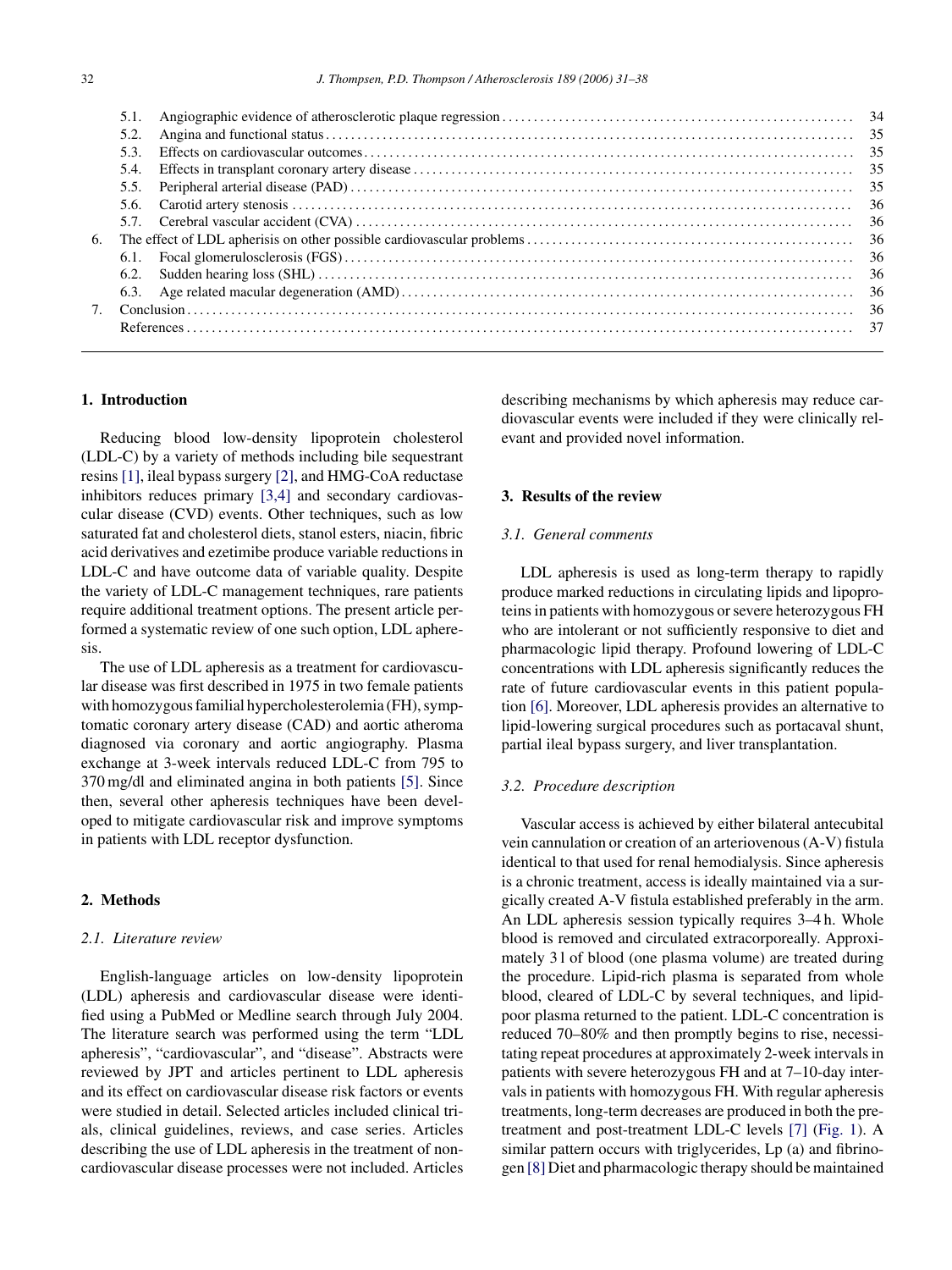<span id="page-2-0"></span>

Fig. 1. Stylized rendition of the effect of LDL apheresis on LDL-C levels showing the drop in concentration after treatment and return to near pretreatment levels. Over time, the LDL-C level does not return to the original baseline [\[7\].](#page-6-0)

in patients who can tolerate mediation to help reduce LDL-C levels [\[9\].](#page-6-0)

## *3.3. LDL apheresis methodology*

LDL apheresis is commonly performed by three techniques: plasma exchange (plasmapheresis), dextran sulfate adsorption, and heparin mediated extracorporeal LDL precipitation (HELP). Table 1 summarizes the changes in atherosclerotic risk factors achieved with the available apheresis techniques.

#### *3.4. Plasmapheresis*

During plasmapheresis, plasma is separated from whole blood via membranes or centrifugation and removed from the body. The plasma is replaced with albumin. Alternatively, and to avoid the need for the costly albumin infusion, the plasma can be passed through a second filter and the plasma returned to the patient (with necessary systemic anticoagulation) in what is called "the double-filtration plasmapheresis" (DFPP) technique. Both the single and DFPP techniques lack selectivity, and remove high-density lipoprotein (HDL), immunoglobulins, coagulation factors, fibrinolytic factors, and albumin in addition to LDL. Simple plasmapheresis does not require systemic anticoagulation of the extracorporeal plasma because the plasma is not returned to the patient.

#### *3.5. Dextran sulfate adsorption*

In dextran sulfate adsorption apheresis, the plasma is separated from red blood cells and passed over columns of cellulose beads containing dextran sulfate which binds apolipoprotein B (apo-B) by a highly selective electrostatic binding mechanism. Since LDL, very low-density lipoprotein (VLDL), and lipoprotein (a) all contain apo-B, dextran sulfate adsorption apheresis selectively reduces these lipoproteins while having little effect on the non-apo-B containing HDL particles. The dextran sulfate procedure requires heparin to prevent extracorporeal clotting of blood. This typically involves 2000 IU of heparin as a loading dose, followed by maintenance infusion of 20 IU/kg/h to provide adequate anticoagulation. Any contraindication to heparin use prohibits the use of DFPP and dextran sulfate adsorption.

#### *3.6. Heparin extracorporeal LDL apheresis (HELP)*

The HELP system is similar to the dextran precipitation technique, but uses LDL precipitation to precipitate and filter LDL from plasma. After separation from whole blood, plasma is passed through a heparin buffer and acidified to a pH of 5.2. At this pH heparin is predominately negatively charged whereas LDL is predominately positively charged. The resultant electrostatic attraction forms heparin–LDL complexes that precipitate and are removed by filtration. Residual heparin is removed from the LDL-free plasma by a heparin adsorber and the plasma returned to the patient ([Fig. 2\).](#page-3-0) In contrast to DFPP and dextran sulfate apheresis, only the extracorporeal blood and plasma are heparinized and the patient is never fully anticoagulated. Some heparin undoubtedly enters the patient, but this rarely affects clotting parameters.

HELP also produces small, transient reductions in HDL  $(\approx 15\%)$  and the dominant HDL apoprotein, apo-A-1, but compared to plasmapheresis does not reduce other plasma proteins such as the immunoglobulins. The acute reduction in HDL-C with HELP is transient and HDL-C levels return to baseline within 2 days[\[10\]. A](#page-6-0)lso, over time, HDL-C increases 10–15% over baseline after several months of treatment with a substantial improvement in the HDL/LDL ratio [\[8\].](#page-6-0)

## *3.7. Safety of the procedure*

LDL apheresis is generally well tolerated. Plasmapheresis often produces fatigue and a "washed out" feeling in the

Table 1 Average reported reductions in cardiovascular risk factors with apheresis techniques [\[7,8,10,49,50\]](#page-6-0)

|                     | $LDL(\%)$ | $HDL$ (%) | Fibrinogen $(\%)$ | $Lp(a)(\%)$ | Triglycerides $(\% )$ |
|---------------------|-----------|-----------|-------------------|-------------|-----------------------|
| Plasmapheresis/DFPP | 53–63     | 58-60     | $68 - 76$         | 45          | 50                    |
| Dextran sulfate     | $60 - 62$ | 15–17     | $10 - 15$         |             | $20 - 42$             |
| <b>HELP</b>         | $65 - 68$ | $15 - 18$ | $58 - 65$         | 39          | 50                    |

LDL, low-density lipoprotein cholesterol; HDL, high-density lipoprotein cholesterol; Lp (a), lipoprotein (a); DFPP, double-filtration plasmapheresis; HELP, heparin extracorporeal LDL apheresis.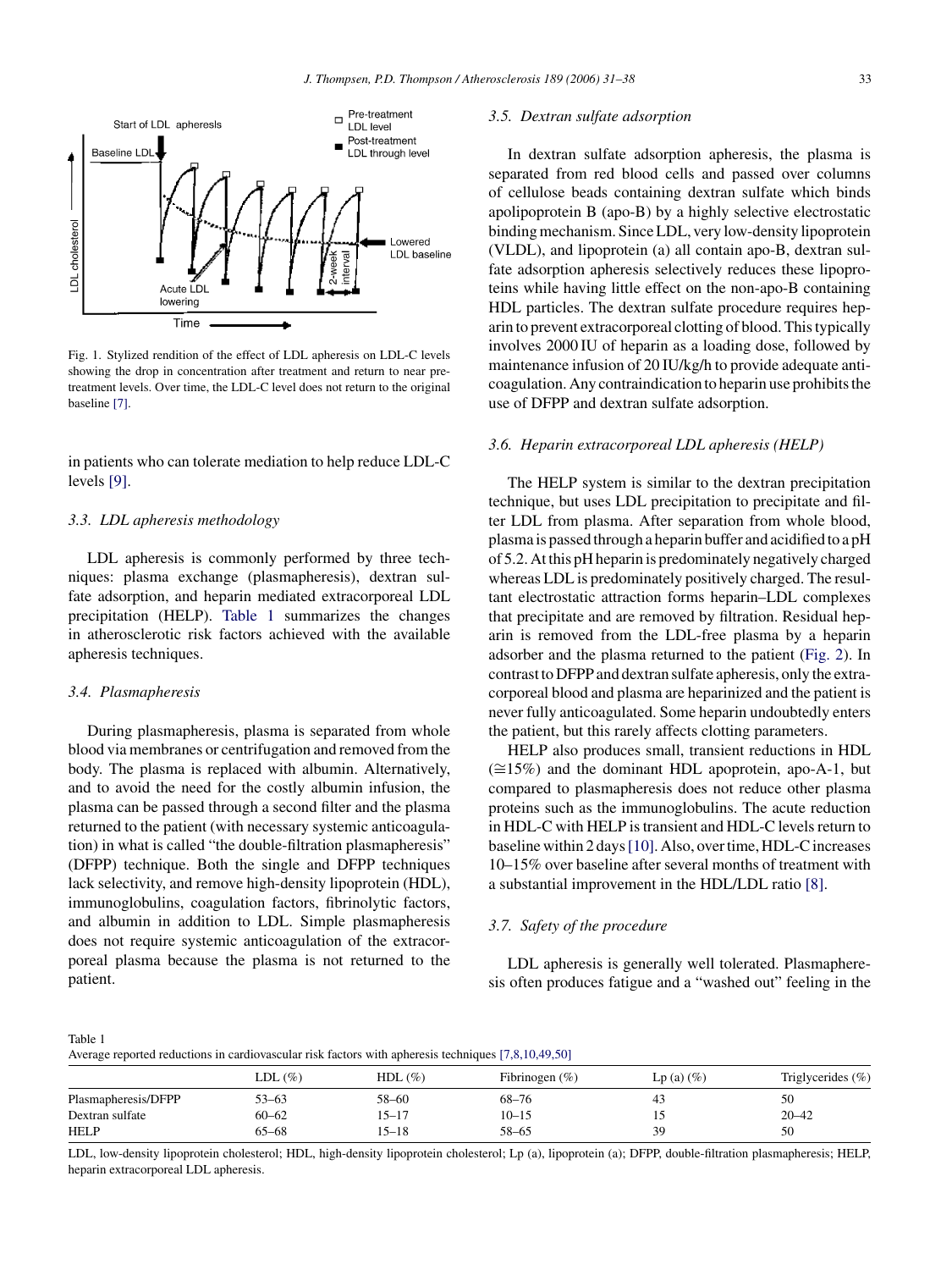<span id="page-3-0"></span>

Fig. 2. Overview of heparin, extracorporeal LDL apheresis. Blood is removed from the person and separated into red cells and plasma. The red cells are returned to the patients. The plasma is passed through a heparin buffer and acidified to a pH of 5.2. At this pH heparin is predominately negatively charged whereas LDL is predominately positively charged. The resultant electrostatic attraction forms heparin–LDL complexes that are removed by filtration. Residual heparin is removed from the LDL-free plasma by a heparin adsorber and the plasma returned to the patient.

patient. All techniques can cause hypotension in 1.3% of treatments [\[11\]](#page-6-0) and an acute decrease in serum protein levels [\[12\],](#page-6-0) but these side effects are less common with the dextran sulfate and HELP techniques. The dextran sulfate procedure can cause hypotension in patients taking ACE inhibitors due to reduced bradykinin catabolism caused by ACE inhibition and increased bradykinin production during the procedure [\[13\].](#page-6-0) To reduce the risk of hypotension, ACE inhibitors are often held for 24 h before the procedure.

#### *3.8. FDA criteria for use*

LDL apheresis is FDA approved and covered by most insurance companies if the LDL-C is: >500 mg/dl in patients with homozygous FH,  $>300$  mg/dl in patients without CAD, or >200 mg/dl in patients with CAD despite 6 months of treatment with maximal drug and dietary therapy.

#### **4. LDL apheresis effects on clinical parameters**

### *4.1. Thrombotic and inflammatory factors*

Thrombosis and inflammation are central to the development of atherosclerosis and its complications. HELP has been shown to decrease lipoprotein (a) [Lp (a)], fibrinogen, plasminogen, and antithrombin-III to decrease thrombotic risk [\[14\]. I](#page-6-0)n addition, LDL apheresis with the HELP system decreases CRP levels and inhibits expression of endothelial derived leukocyte adhesion molecules such as E-selectin, ICAM-1, and VCAM-1 [\[15\].](#page-6-0) Oxidation of LDL-C leads to impairment of signal transduction between endothelial cell surface receptors and nitric oxide (NO) production, inhibiting NO synthase activity and inactivating the NO released from endothelial cells [\[16\].](#page-6-0) LDL apheresis may reverse this process by improving resistance of LDL to oxidation, although the precise mechanism is not determined [\[17\].](#page-6-0)

#### *4.2. Blood rheology*

Increased plasma viscosity is associated with an increase in CAD events [\[18\].](#page-6-0) LDL apheresis using the HELP system acutely decreases plasma viscosity and erythrocyte aggregation and increases erythrocyte deformability. The reduction in plasma viscosity is largely due to reductions in fibrinogen concentration, a significant contributor to plasma viscosity that is also associated with an increased incidence of myocardial infarction and sudden death [\[19\].](#page-6-0) Both forward microvascular blood flow and collateral blood flow are improved facilitating oxygen delivery to compromised tissue [\[20\].](#page-6-0)

## *4.3. Endothelial function*

A variety of techniques have been used to document improved endothelial function with LDL apheresis. A single LDL apheresis enhances acetylcholine induced endothelial dependant vasodilation measured by both forearm blood flow (FBF) strain-gauge plethysmography and brachial artery ultrasonography [\[16,21\].](#page-6-0) Techniques evaluating peripheral arteries such as these provide a surrogate marker for coronary endothelial function. In fact, a 30% improvement in coronary vasodilation capacity (coronary flow reserve) assessed by positron emission tomography (PET) imaging was reported within 24 h after a single apheresis [\[22\].](#page-6-0) The mechanism for increased flow reserve likely involves enhancement of vasodilation by production of bradykinin, and prostacyclin, and NO (also known as EDRF-endothelium derived relaxing factor) and correlates with reduction of oxidized LDL after apheresis [\[16\]. S](#page-6-0)tatins have been shown to improve endothelial function after 6 months while LDL apheresis causes the same improvement after only 3 h of a single treatment [\[16\].](#page-6-0)

## **5. Effects of LDL apheresis on atherosclerotic disease**

## *5.1. Angiographic evidence of atherosclerotic plaque regression*

A variety of studies have examined the effects of LDL apheresis on the progression of atherosclerosis. The LDL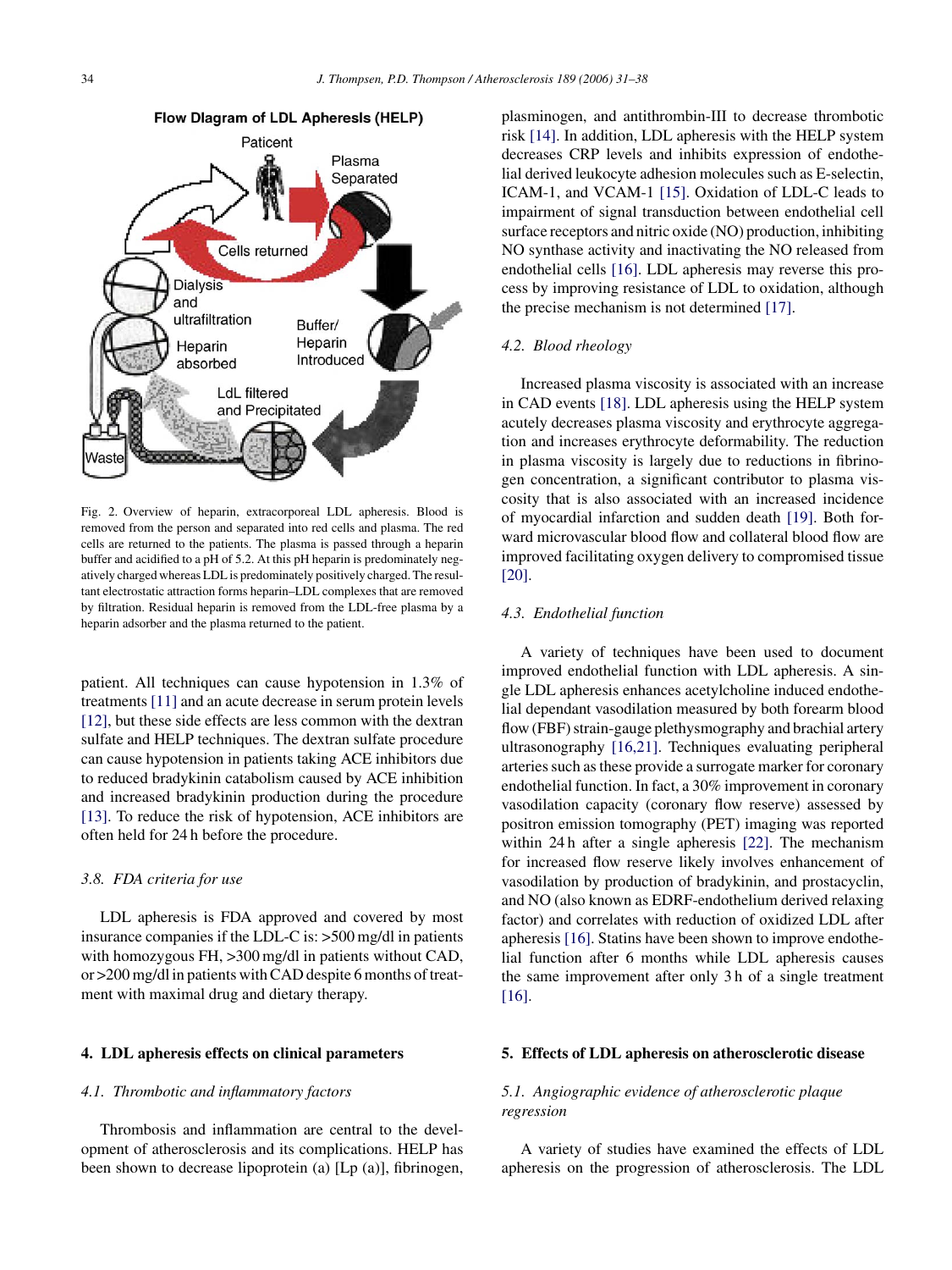Apheresis Regression Study (LAARS) compared the effects of biweekly LDL apheresis plus simvastatin versus simvastatin alone on regional myocardial perfusion assessed by digital subtraction angiography in 42 male patients with extensive CAD. Both groups were treated with 40 mg of simvastatin daily. After 2 years of treatment, regional myocardial perfusion measured by digital subtraction angiography improved only in the LDL apheresis group [\[23\].](#page-6-0)

The Low-Density Lipoprotein Apheresis Coronary Morphology and Reserve Trial (LACMART) study was a 1-year, multi-center trial evaluating CAD progression using coronary angiography and intravascular ultrasound in FH patients. Eighteen patients were randomized to receive either LDL apheresis and statin therapy or statin therapy alone. Quantitative coronary angiography and intra-coronary vascular ultrasound (IVUS) were performed at baseline and at 1 year and detected an increase in minimal lumen diameter (MLD) and decrease in plaque area, but only in the apheresis group. MLD decreased and plaque area increased in the statin only group [\[24\].](#page-6-0) Similar findings were noted in the Japan Low-density Lipoprotein Apheresis Coronary Atherosclerosis Prospective Study (L-CAPS), which also randomized 11 FH patients and assessed CAD progression after 2 years using quantitative coronary angiography. In this study, 16% of patients in the apheresis group had evidence of plaque regression while 64% of patients receiving only medical therapy had progression of coronary atherosclerosis [\[25\].](#page-6-0) Finally, in one observational study, LDL apheresis was combined with statin therapy in eight patients with FH and demonstrated reduced coronary calcium (a surrogate marker of CAD burden) measured by electron beam computed tomography (EBCT) [\[26\].](#page-6-0)

#### *5.2. Angina and functional status*

At least two studies have evaluated the impact of LDL apheresis on angina pectoris. One study interviewed 23 patients with FH and angiographically documented CAD (without age-matched controls) for anginal symptoms after 5 years of combined LDL apheresis and simvastatin (uptitrated to maximum tolerable dose) treatment. Of these patients, 21% reported a reduction in the frequency and severity of angina by the end of the study [\[27\].](#page-6-0) An examination of a 5-year registry of 628 patients who underwent combined LDL apheresis with a wide array of lipid-lowering medications (mostly statins) demonstrated marked improvement of anginal symptoms in 87% [\[28\].](#page-6-0) Although relief of angina is a subjective endpoint, these reports are supported by an improvement in exercise-induced ST depression in the LDL apheresis patients compared to patients who received conventional lipid therapy without apheresis [\[12\].](#page-6-0) Acute improvement in blood rheology and coronary vasomotion secondary to the improved endothelial function discussed above may increase myocardial oxygen delivery immediately after treatment and account for some of this symptomatic improvement.

#### *5.3. Effects on cardiovascular outcomes*

At least three studies have examined the effect of LDL apheresis on cardiac events and survival. In addition to reversing the progression of atherosclerosis, patients with preexistent CAD and hypercholesterolemia demonstrate improved outcomes with LDL apheresis. Both short-term and longterm studies have shown a 45% decrease in cardiac death and myocardial infarction [\[29\].](#page-6-0) In a retrospective analysis of 42 patients with multi-vessel CAD and severe hypercholesterolemia who either received LDL apheresis, coronary artery bypass grafting (CABG) or percutaneous transluminal coronary angioplasty (PTCA), LDL apheresis reduced cardiac events by 14 and 44% compared to CABG and PTCA, respectively, at 2-year follow-up [\[30\].](#page-6-0)

In a non-randomized controlled trial, 87 patients with heterozygous FH who received medical therapy alone were compared to 43 heterozygous patients treated with LDL apheresis for 6 years. Both groups received a statin (pravastatin 10–20 mg/day or simvastatin 5–10 mg/day) as primary therapy. Probucol, cholestyramine, and benzafibrate were also added to maximized lipid reduction. LDL apheresis was associated with a 72% long-term reduction in total coronary events including death from CAD, non-fatal myocardial infarction, and revascularization (PTCA/CABG) compared to the pharmacologic therapy group (10% versus 36%,  $p < .01$ ) [\[6\].](#page-6-0) The apheresis patients had a nearly two-fold greater reduction (approximately 50% versus 25%) in LDL-C, triglycerides, and total cholesterol [\[6\].](#page-6-0) This study lacked randomization thus creating a potential selection bias toward LDL apheresis therapy for sicker patients; however these patients would be expected to have a higher event rate and instead achieved a greater reduction in events despite markedly higher pretreatment lipid levels.

#### *5.4. Effects in transplant coronary artery disease*

Graft survival in patients after cardiac transplantation is decreased by the development of cardiac allograft vasculopathy (TxCAD). This accelerated coronary artery disease in the transplanted heart is likely initiated by immune mechanisms and propagated by concomitant hyperlipidemia including elevated Lp (a). Eight cardiac transplant patients with documented TxCAD by angiography were treated with the combination of LDL apheresis and statin therapy and underwent serial quantitative coronary angiography. There was a 7% increase in MLD due to either atherosclerotic regression or vessel remodeling after only 1 year of treatment [\[31\].](#page-6-0)

#### *5.5. Peripheral arterial disease (PAD)*

Benefits of LDL apheresis in PAD patients include enhanced lower extremity blood flow measured by plethsmography, reduced claudication, and improvement or even disappearance of lower-extremity cutaneous ulcers [\[32,33\].](#page-6-0) LDL apheresis may exert some of its effect by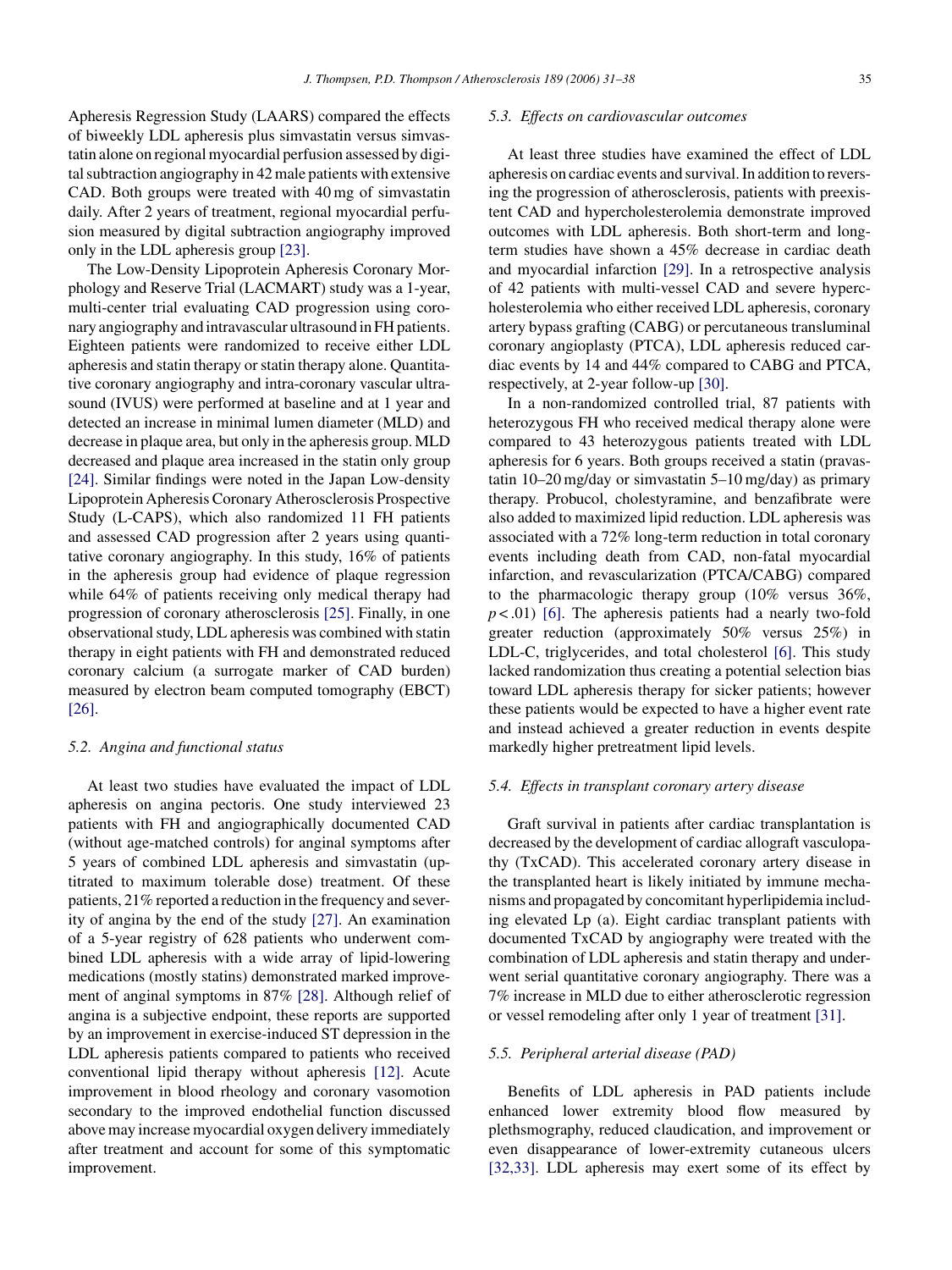increasing vascular endothelial factor (VEGF). Blood VEGF levels increased 40% in 16 patients 3 months after a 5 weeks course of apheresis, which paralleled an increase in the anklebrachial pressure index (ABI)[\[34\]. T](#page-6-0)he effect of LDL apheresis plus statin therapy was compared with statin therapy alone in 42 men with hemodynamically significant stenosis of the lower limbs determined via ABI and Doppler spectrum analysis. LDL apheresis plus simvastatin (40 mg/day) reduced the number of patients with hemodynamically significant stenosis in the aortotibial tract (measured by ankle: arm systolic blood pressure ratio combined with Doppler spectrum analysis of the femoral artery) from 7 to 9 compared to an increase of 6 to 13 patients receiving statin therapy alone [\[35\].](#page-6-0) LDL apheresis has also been reported to be beneficial in treating cholesterol emboli to the viscera, skin and brain [\[36\].](#page-7-0)

## *5.6. Carotid artery stenosis*

The severity of carotid atherosclerosis correlates with the risk of cerebral ischemia. A prospective, uncontrolled, 17-month trial demonstrated a reduction in both carotid stenosis and plaque volume measured by serial 3D quantitative ultrasound in 7 patients treated with LDL apheresis patients [\[37\].](#page-7-0) LDL apheresis combined with either pravastatin 10–20 mg/day or probucol 750–1000 mg/day was associated with progression of carotid IMT by 0.002 mm per year in 11 patients (9 heterozygous, 2 homozygous FH) compared to 0.02 mm progression in 10 heterozygous FH patients treated with similar medical therapy alone over a 5-year follow-up [\[38\].](#page-7-0)

## *5.7. Cerebral vascular accident (CVA)*

One study demonstrated significant improvement in neurologic function assessed by the activities of daily living score (ADL) between 26 acute embolic stroke patients treated with LDL apheresis within 8 days of the event and 16 control patients treated with antihypertensive medications and pentoxyphylline who showed no improvement[\[39\]. L](#page-7-0)DL apheresis using the HELP system may be useful for patients with chronic cerebral multi-infarction. A total of 88 patients have been studied and demonstrate improvements in both neurological recovery as assessed by the Mathew Score, Mini Mental State Examination, and Activities of Daily Living Score [\[39,40\]](#page-7-0) and cerebral perfusion by  $133$ XE-SPECT imaging [\[39\].](#page-7-0) As previously mentioned, LDL apheresis improves the hemorheologic profile by lowering LDL-C, triglycerides and fibrinogen, hypothesized to be a central mechanism in slowing the progression of vascular dementia [\[41\]. I](#page-7-0)n two studies, a total of 8 patients presenting with sudden visual deficit from acute anterior ischemic optical neuropathy (AION) or central retinal artery occlusion (CRAO) received rapid restoration of vision after emergent LDL apheresis [\[42,43\].](#page-7-0) These reports of neurological improvement with apheresis therapy are difficult to evaluate because they lack adequate control groups and blinding of the investigators and patients.

## **6. The effect of LDL apherisis on other possible cardiovascular problems**

LDL apheresis may also be useful in managing other medical problems with a vascular etiology such as focal segmental glomerulosclerosis, sudden hearing loss, and age related macular degeneration.

#### *6.1. Focal glomerulosclerosis (FGS)*

Hyperlipidemia is an etiologic factor leading to longstanding injury and scarring of the glomerular vascular system, and ultimately the nephrotic syndrome. LDL apheresis has been utilized to decrease proteinuria and increase glomerular filtration rate in 14 patients with steroid resistant nephrotic syndrome caused by FGS [\[44\].](#page-7-0) When combined with steroid therapy, LDL apheresis has been associated with complete or near complete remission of nephrotic syndrome in 70% of patients when compared to steroid therapy alone [\[45\].](#page-7-0) These studies suffer from being uncontrolled and from having the physician evaluators aware of the treatment.

#### *6.2. Sudden hearing loss (SHL)*

Although the pathogenesis of SHL is poorly understood, it is thought that altered blood viscosity and flow with microthrombosis are likely causes. Hypercholesterolemia and hyperfibinogenemia are risk factors for this condition. One study randomized 201 patients with SHL to either one apheresis session or 10 days of steroid therapy. The acute apheresis group received a more rapid improvement or normalization in hearing as measured by speech discrimination at 48 h compared to the control group. This difference in speech discrimination persisted at 6 weeks of follow-up [\[46\].](#page-7-0)

#### *6.3. Age related macular degeneration (AMD)*

The Multicenter Investigation of Rheopheresis for AMD (MIRA-1) trial was a prospective, double-blind, randomized controlled trial in which 43 patients with AMD were assigned to either 8 apheresis or placebo treatments over 10 weeks. At 12 months, 58% of patients in the apheresis group had improved visual acuity to 20/40 or better compared to 14% of placebo treated patients[\[47\]. A](#page-7-0)gain, a possible mechanism may be related to reduced plasma viscosity produced by the removal of high molecular weight proteins such as fibrinogen and the prevention of choroidal protein deposition, leading to improved choroidal microcirculation [\[48\].](#page-7-0)

## **7. Conclusion**

Dyslipidemia remains a central cause of vascular disease and its progression. Pharmacologic therapy can produce remarkable reductions in serum lipids and reduce cardiac events, but LDL apheresis is an important adjunctive treat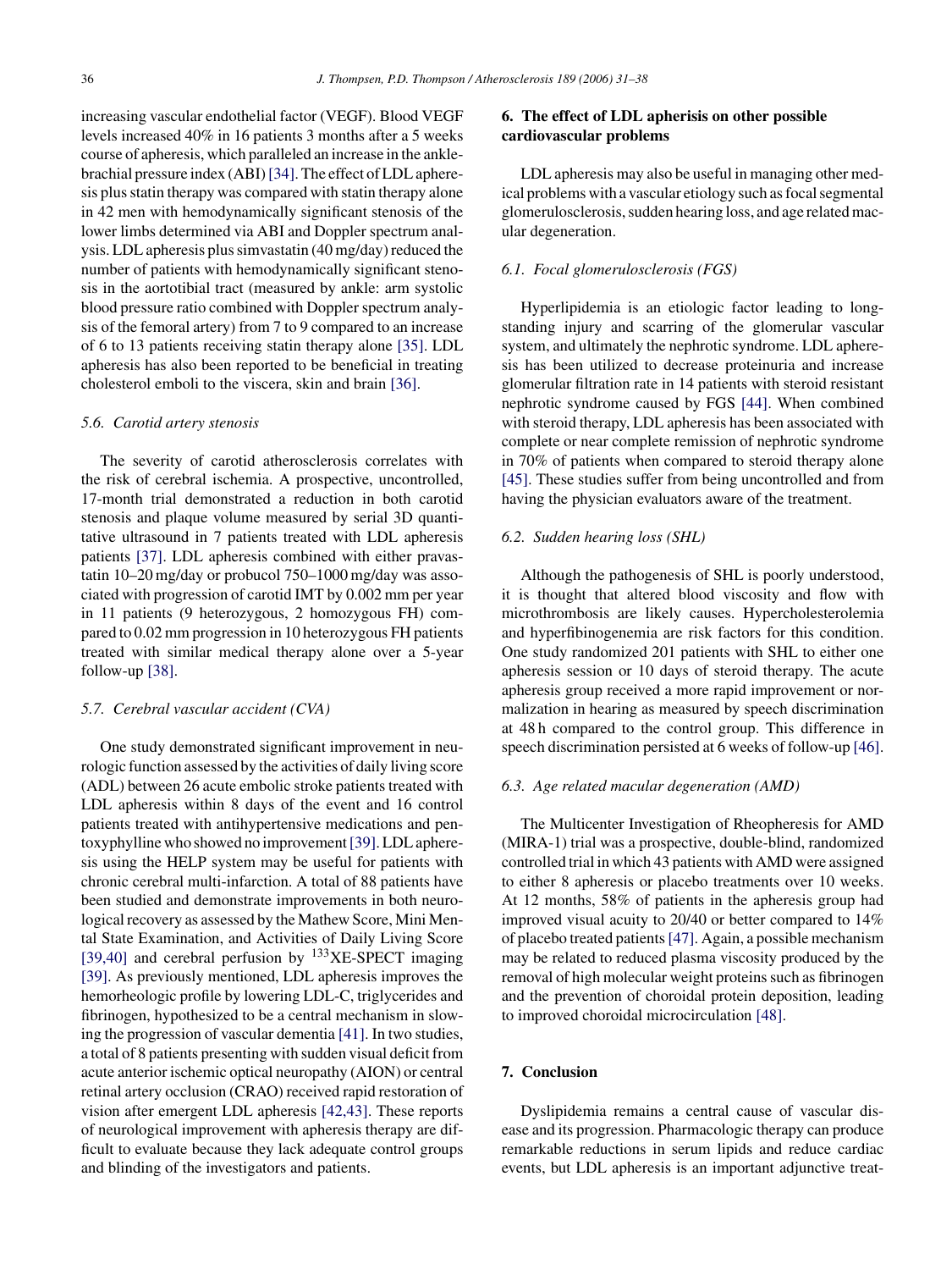<span id="page-6-0"></span>ment for patients who do not respond adequately to medical therapy. LDL apheresis may also be useful in other conditions with a possible vascular cause including the nephrotic syndrome and acute hearing and visual loss.

## **References**

- [1] Illingworth DR. An overview of lipid-lowering drugs. Drugs 1988;36(Suppl 3):63–71.
- [2] Buchwald H, Campos CT. Partial ileal bypass in the therapy of familial hypercholesterolemia. The POSCH Group. Beitr Infusionsther 1988;23:47–60.
- [3] Downs JR, Clearfield M, Weis S, et al. Primary prevention of acute coronary events with lovastatin in men and women with average cholesterol levels: results of AFCAPS/TexCAPS. Air Force/Texas Coronary Atherosclerosis Prevention Study. JAMA 1998;279:1615–22.
- [4] Shepherd J, Cobbe SM, Ford I, et al. Prevention of coronary heart disease with pravastatin in men with hypercholesterolemia. West of Scotland Coronary Prevention Study Group. N Engl J Med 1995;333:1301–7.
- [5] Thompson GR, Lowenthal R, Myant NB. Plasma exchange in the management of homozygous familial hypercholesterolaemia. Lancet 1975;1:1208–11.
- [6] Mabuchi H, Koizumi J, Shimizu M, et al. Long-term efficacy of low-density lipoprotein apheresis on coronary heart disease in familial hypercholesterolemia. Hokuriku-FH-LDL-Apheresis Study Group. Am J Cardiol 1998;82:1489–95.
- [7] Lane DM, McConathy WJ, Laughlin LO, et al. Selective removal of plasma low-density lipoprotein with the HELP system: biweekly versus weekly therapy. Atherosclerosis 1995;114:203–11.
- [8] Seidel D, Armstrong VW, Schuff-Werner P. The HELP-LDL-apheresis multicentre study, an angiographically assessed trial on the role of LDL-apheresis in the secondary prevention of coronary heart disease. I. Evaluation of safety and cholesterol-lowering effects during the first 12 months. HELP Study Group. Eur J Clin Invest 1991;21:375–83.
- [9] Illingworth DR. Management of hypercholesterolemia. Med Clin North Am 2000;84:23–42.
- [10] Lane DM, Alaupovic P, Knight-Gibson C, Dudley VS, Laughlin LO. Changes in plasma lipid and apolipoprotein levels between heparininduced extracorporeal low-density lipoprotein precipitation (HELP) treatments. Am J Cardiol 1995;75:1124–9.
- [11] Thiery J, Seidel D. Safety and effectiveness of long-term LDLapheresis in patients at high risk. Curr Opin Lipidol 1998;9: 521–6.
- [12] Kroon AA, Aengevaeren WR, van der WT, et al. LDL-apheresis atherosclerosis regression study (LAARS). Effect of aggressive versus conventional lipid-lowering treatment on coronary atherosclerosis. Circulation 1996;93:1826–35.
- [13] Gordon BR, Kelsey SF, Bilheimer DW, et al. Treatment of refractory familial hypercholesterolemia by low-density lipoprotein apheresis using an automated dextran sulfate cellulose adsorption system. The Liposorber Study Group. Am J Cardiol 1992;70:1010–6.
- [14] Moriarty PM, Gibson CA, Shih J, Matias MS. C-reactive protein and other markers of inflammation among patients undergoing HELP LDL apheresis. Atherosclerosis 2001;158:495–8.
- [15] Empen K, Otto C, Brodl UC, Parhofer KG. The effects of three different LDL-apheresis methods on the plasma concentrations of E-selectin, VCAM-1, and ICAM-1. J Clin Apheresis 2002;17:38–43.
- [16] Tamai O, Matsuoka H, Itabe H, et al. Single LDL apheresis improves endothelium-dependent vasodilatation in hypercholesterolemic humans. Circulation 1997;95:76–82.
- [17] Leitinger N, Pirich C, Blazek I, Endler G, Sinzinger H. Decreased susceptibility of low-density lipoproteins to in-vitro oxidation after dextran-sulfate LDL-apheresis treatment. Atherosclerosis 1996;126:305–12.
- [18] Yarnell JW, Baker IA, Sweetnam PM, et al. Fibrinogen, viscosity, and white blood cell count are major risk factors for ischemic heart disease. The Caerphilly and Speedwell collaborative heart disease studies. Circulation 1991;83:836–44.
- [19] Thompson SG, Kienast J, Pyke SD, Haverkate F, van de Loo JC. Hemostatic factors and the risk of myocardial infarction or sudden death in patients with angina pectoris. European Concerted Action on Thrombosis and Disabilities Angina Pectoris Study Group. N Engl J Med 1995;332:635–41.
- [20] Jaeger BR, Kreuzer E, Knez A, et al. Case reports on emergency treatment of cardiovascular syndromes through heparin-mediated lowdensity lipoprotein/fibrinogen precipitation: a new approach to augment cerebral and myocardial salvage. Ther Apher 2002;6:394–8.
- [21] Stadler RW, Ibrahim SF, Lees RS. Peripheral vasoactivity in familial hypercholesterolemic subjects treated with heparin-induced extracorporeal LDL precipitation (HELP). Atherosclerosis 1997;128: 241–9.
- [22] Mellwig KP, Baller D, Gleichmann U, et al. Improvement of coronary vasodilatation capacity through single LDL apheresis. Atherosclerosis 1998;139:173–8.
- [23] Aengevaeren WR, Kroon AA, Stalenhoef AF, Uijen GJ, van der WT. Low-density lipoprotein apheresis improves regional myocardial perfusion in patients with hypercholesterolemia and extensive coronary artery disease. LDL-Apheresis Atherosclerosis Regression Study (LAARS). J Am Coll Cardiol 1996;28:1696–704.
- [24] Matsuzaki M, Hiramori K, Imaizumi T, et al. Intravascular ultrasound evaluation of coronary plaque regression by low-density lipoprotein apheresis in familial hypercholesterolemia. The Low-Density Lipoprotein Apheresis Coronary Morphology and Reserve Trial (LACMART). J Am Coll Cardiol 2002;40:220–7.
- [25] Nishimura S, Sekiguchi M, Kano T, et al. Effects of intensive lipid lowering by low-density lipoprotein apheresis on regression of coronary atherosclerosis in patients with familial hypercholesterolemia: Japan Low-density Lipoprotein Apheresis Coronary Atherosclerosis Prospective Study (L-CAPS). Atherosclerosis 1999;144: 409–17.
- [26] Hoffmann U, Derfler K, Haas M, et al. Effects of combined low-density lipoprotein apheresis and aggressive statin therapy on coronary calcified plaque as measured by computed tomography. Am J Cardiol 2003;91:461–4.
- [27] Richter WO, Donner MG, Hofling B, Schwandt P. Long-term effect of low-density lipoprotein apheresis on plasma lipoproteins and coronary heart disease in native vessels and coronary bypass in severe heterozygous familial hypercholesterolemia. Metabolism 1998;47:863–8.
- [28] Schuff-Werner P. Clinical long-term results of HELP-apheresis. Z Kardiol 2003;92:III28–9.
- [29] Gordon BR, Kelsey SF, Dau PC, et al. Long-term effects of lowdensity lipoprotein apheresis using an automated dextran sulfate cellulose adsorption system. Liposorber Study Group. Am J Cardiol 1998;81:407–11.
- [30] Kutsumi Y, Tada H, Iwamuro A, Kabuto H. Is low-density lipoprotein apheresis effective for coronary artery disease? ASAIO J 1998;44:M666–9.
- [31] Park JW, Merz M, Braun P. Regression of transplant coronary artery disease during chronic low-density lipoprotein-apheresis. J Heart Lung Transplant 1997;16:290–7.
- [32] Sato Y, Agishi T. Low-density lipoprotein adsorption for arteriosclerotic patients. Artif Organs 1996;20:324–7.
- [33] Agishi T. Treatment of arteriosclerotic obstruction by blood purification. Nippon Geka Gakkai Zasshi 1996;97:563–7.
- [34] Kobayashi S, Moriya H, Negishi K, Maesato K, Ohtake T. LDLapheresis up-regulates VEGF and IGF-I in patients with ischemic limb. J Clin Apheresis 2003;18:115–9.
- [35] Kroon AA, van Asten WN, Stalenhoef AF. Effect of apheresis of low-density lipoprotein on peripheral vascular disease in hypercholesterolemic patients with coronary artery disease. Ann Intern Med 1996;125:945–54.